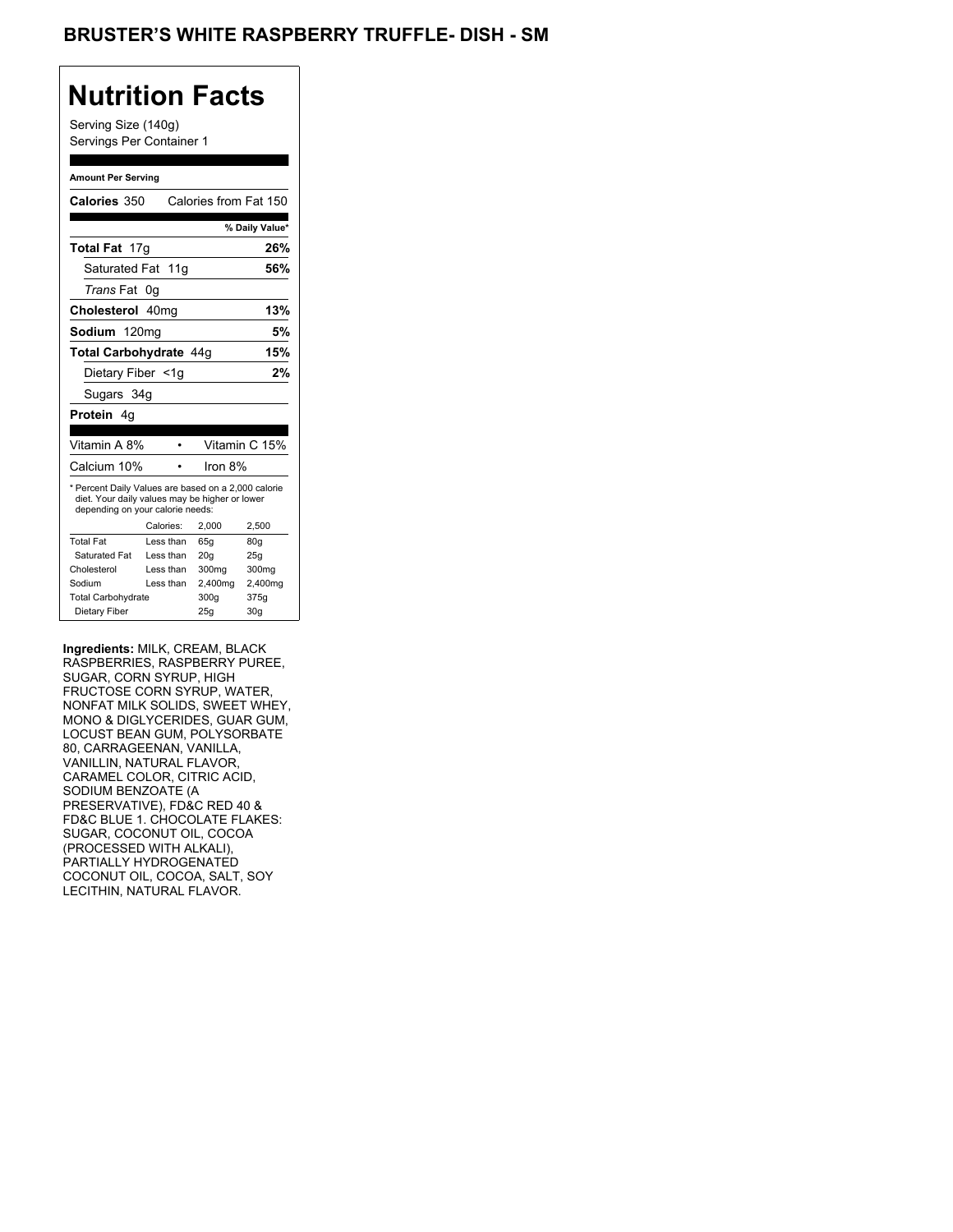## BRUSTER'S WHITE RASPBERRY TRUFFLE- DISH - REG

# **Nutrition Facts**

Serving Size (210g) Servings Per Container 1

#### **Amount Per Serving**

| Calories 520                                                                                                                              |                  |           | Calories from Fat 230 |                 |
|-------------------------------------------------------------------------------------------------------------------------------------------|------------------|-----------|-----------------------|-----------------|
|                                                                                                                                           |                  |           |                       | % Daily Value*  |
| Total Fat 26g                                                                                                                             |                  |           |                       | 39%             |
| Saturated Fat 17g                                                                                                                         |                  |           |                       | 84%             |
| <i>Trans</i> Fat                                                                                                                          | 0g               |           |                       |                 |
| Cholesterol                                                                                                                               | 60 <sub>mq</sub> |           |                       | 19%             |
| Sodium 180mg                                                                                                                              |                  |           |                       | 8%              |
| Total Carbohydrate 66g                                                                                                                    |                  |           |                       | 22%             |
| Dietary Fiber <1g                                                                                                                         |                  |           |                       | 3%              |
| Sugars 52g                                                                                                                                |                  |           |                       |                 |
| Protein<br>6g                                                                                                                             |                  |           |                       |                 |
|                                                                                                                                           |                  |           |                       |                 |
| Vitamin A 15%                                                                                                                             |                  |           |                       | Vitamin C 20%   |
| Calcium 20%                                                                                                                               |                  |           | Iron 10%              |                 |
| * Percent Daily Values are based on a 2,000 calorie<br>diet. Your daily values may be higher or lower<br>depending on your calorie needs: |                  |           |                       |                 |
|                                                                                                                                           | Calories:        |           | 2.000                 | 2,500           |
| <b>Total Fat</b>                                                                                                                          |                  | Less than | 65q                   | 80q             |
| Saturated Fat                                                                                                                             |                  | Less than | 20 <sub>g</sub>       | 25q             |
| Cholesterol                                                                                                                               |                  | Less than | 300mg                 | 300mg           |
| Sodium                                                                                                                                    |                  | Less than | 2,400mg               | 2,400mg         |
| <b>Total Carbohydrate</b>                                                                                                                 |                  |           | 300g                  | 375g            |
| Dietary Fiber                                                                                                                             |                  |           | 25q                   | 30 <sub>g</sub> |
|                                                                                                                                           |                  |           |                       |                 |

**Ingredients:** MILK, CREAM, BLACK RASPBERRIES, RASPBERRY PUREE, SUGAR, CORN SYRUP, HIGH FRUCTOSE CORN SYRUP, WATER, NONFAT MILK SOLIDS, SWEET WHEY, MONO & DIGLYCERIDES, GUAR GUM, LOCUST BEAN GUM, POLYSORBATE 80, CARRAGEENAN, VANILLA, VANILLIN, NATURAL FLAVOR, CARAMEL COLOR, CITRIC ACID, SODIUM BENZOATE (A PRESERVATIVE), FD&C RED 40 & FD&C BLUE 1. CHOCOLATE FLAKES: SUGAR, COCONUT OIL, COCOA (PROCESSED WITH ALKALI), PARTIALLY HYDROGENATED COCONUT OIL, COCOA, SALT, SOY LECITHIN, NATURAL FLAVOR.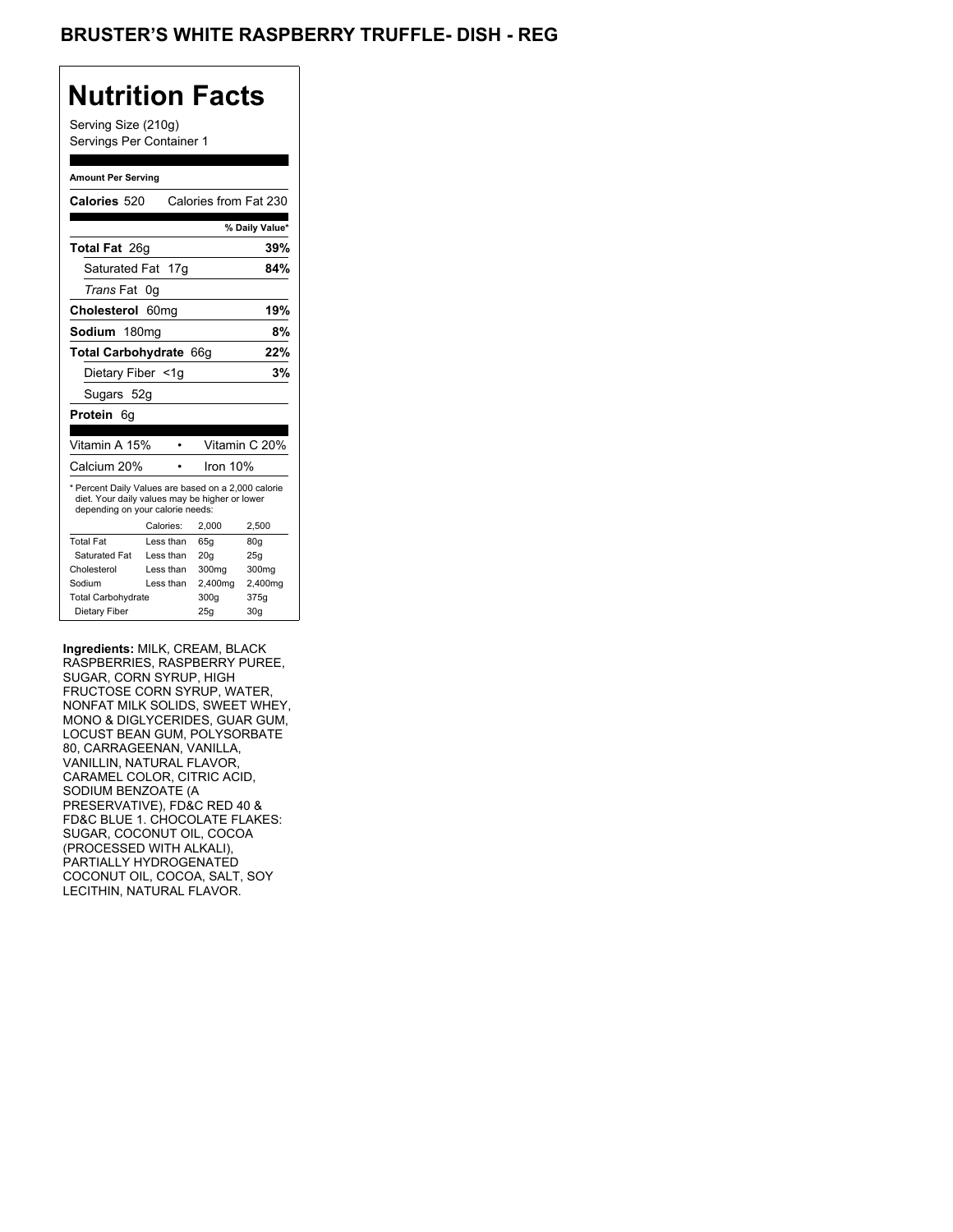# **Nutrition Facts**

Serving Size (280g) Servings Per Container 1

#### **Amount Per Serving**

| Calories 690                                                                                                                              |           | Calories from Fat 310 |                |
|-------------------------------------------------------------------------------------------------------------------------------------------|-----------|-----------------------|----------------|
|                                                                                                                                           |           |                       | % Daily Value* |
| Total Fat 34g                                                                                                                             |           |                       | 53%            |
| Saturated Fat 22g                                                                                                                         |           |                       | 112%           |
| <i>Trans</i> Fat                                                                                                                          | 0g        |                       |                |
| Cholesterol 75mg                                                                                                                          |           |                       | 26%            |
| Sodium 240ma                                                                                                                              |           |                       | 10%            |
| Total Carbohydrate 88q                                                                                                                    |           |                       | 29%            |
| Dietary Fiber 1g                                                                                                                          |           |                       | 5%             |
| Sugars 69g                                                                                                                                |           |                       |                |
|                                                                                                                                           |           |                       |                |
| <b>Protein 8a</b>                                                                                                                         |           |                       |                |
|                                                                                                                                           |           |                       |                |
| Vitamin A 20%                                                                                                                             |           |                       | Vitamin C 25%  |
| Calcium 25%                                                                                                                               |           | Iron 15%              |                |
| * Percent Daily Values are based on a 2,000 calorie<br>diet. Your daily values may be higher or lower<br>depending on your calorie needs: |           |                       |                |
|                                                                                                                                           | Calories: | 2.000                 | 2.500          |
| <b>Total Fat</b>                                                                                                                          | Less than | 65q                   | 80q            |
| Saturated Fat                                                                                                                             | Less than | 20q                   | 25g            |
| Cholesterol                                                                                                                               | Less than | 300mg                 | 300mg          |
| Sodium                                                                                                                                    | Less than | 2,400mg               | 2,400mg        |
| <b>Total Carbohydrate</b>                                                                                                                 |           | 300g                  | 375g           |

**Ingredients:** MILK, CREAM, BLACK RASPBERRIES, RASPBERRY PUREE, SUGAR, CORN SYRUP, HIGH FRUCTOSE CORN SYRUP, WATER, NONFAT MILK SOLIDS, SWEET WHEY, MONO & DIGLYCERIDES, GUAR GUM, LOCUST BEAN GUM, POLYSORBATE 80, CARRAGEENAN, VANILLA, VANILLIN, NATURAL FLAVOR, CARAMEL COLOR, CITRIC ACID, SODIUM BENZOATE (A PRESERVATIVE), FD&C RED 40 & FD&C BLUE 1. CHOCOLATE FLAKES: SUGAR, COCONUT OIL, COCOA (PROCESSED WITH ALKALI), PARTIALLY HYDROGENATED COCONUT OIL, COCOA, SALT, SOY LECITHIN, NATURAL FLAVOR.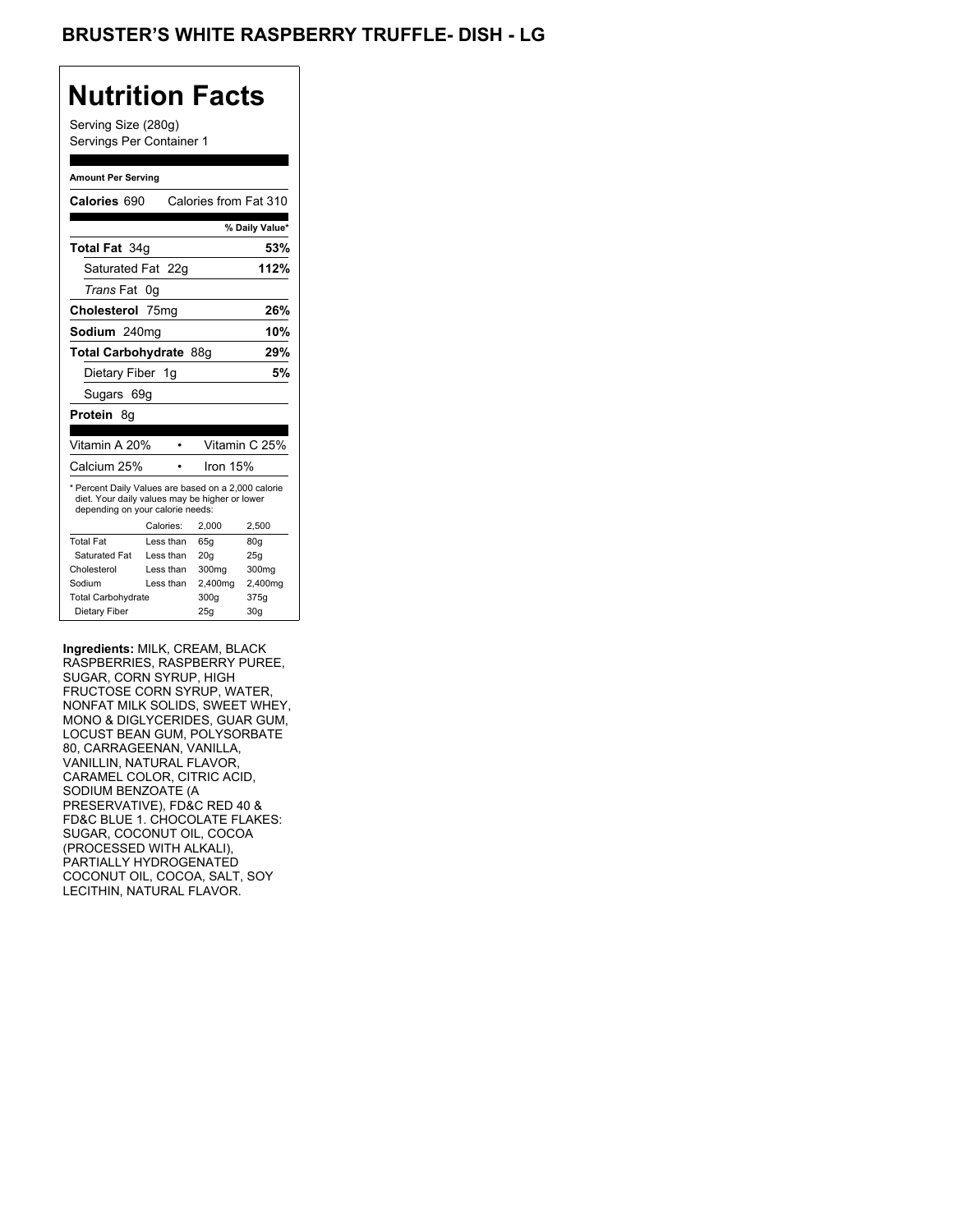## BRUSTER'S WHITE RASPBERRY TRUFFLE- SUGAR CONE - SM

## **Nutrition Facts**

Serving Size (153g) Servings Per Container 1

#### **Amount Per Serving**

| Calories 400                                                 | Calories from Fat 160 |     |
|--------------------------------------------------------------|-----------------------|-----|
|                                                              | % Daily Value*        |     |
| <b>Total Fat 17g</b>                                         |                       | 27% |
| Saturated Fat 11g                                            |                       | 56% |
| <i>Trans</i> Fat 0q                                          |                       |     |
| Cholesterol 40mg                                             |                       | 13% |
| Sodium 140mg                                                 |                       | 6%  |
| Total Carbohydrate 56g                                       |                       | 19% |
| Dietary Fiber <1g                                            |                       | 2%  |
| Sugars 37g                                                   |                       |     |
| <b>Protein 4g</b>                                            |                       |     |
| Vitamin A 8%                                                 | Vitamin C 15%         |     |
| Calcium 15%                                                  | Iron $10\%$           |     |
| * Percent Daily Values are based on a 2,000 calorie<br>diet. |                       |     |

**Ingredients:** MILK, CREAM, BLACK RASPBERRIES, RASPBERRY PUREE, SUGAR, CORN SYRUP, HIGH FRUCTOSE CORN SYRUP, WATER, NONFAT MILK SOLIDS, SWEET WHEY, MONO & DIGLYCERIDES, GUAR GUM, LOCUST BEAN GUM, POLYSORBATE 80, CARRAGEENAN, VANILLA, VANILLIN, NATURAL FLAVOR, CARAMEL COLOR, CITRIC ACID, SODIUM BENZOATE (A PRESERVATIVE), FD&C RED 40 & FD&C BLUE 1. CHOCOLATE FLAKES: SUGAR, COCONUT OIL, COCOA (PROCESSED WITH ALKALI), PARTIALLY HYDROGENATED COCONUT OIL, COCOA, SALT, SOY LECITHIN, NATURAL FLAVOR. SUGAR CONE: ENRICHED WHEAT FLOUR (ENRICHED WITH NIACIN, REDUCED IRON, THIAMIN MONONITRATE, RIBOFLAVIN, FOLIC ACID), TAPIOCA FLOUR, SUGAR, VEGETABLE SHORTENING (SOYBEAN AND/OR CANOLA OIL, MODIFIED PALM OIL, SOY LECITHIN, AND/OR PARTIALLY HYDROGENATED SOYBEAN OIL), OAT FIBER AND/OR VEGETABLE FIBER, SALT, CARAMEL COLOR, ARTIFICIAL FLAVOR, SOY LECITHIN.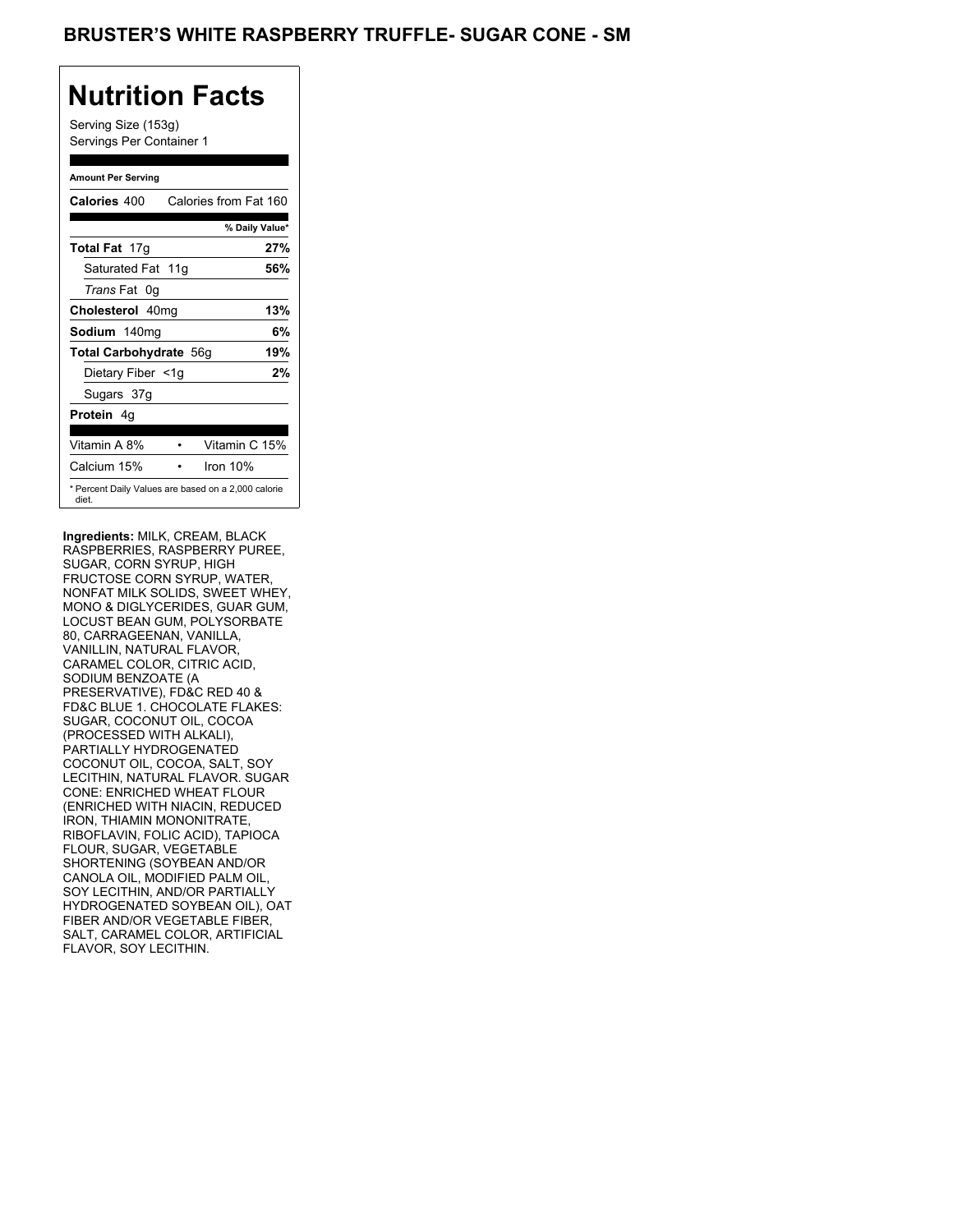## **BRUSTER'S WHITE RASPBERRY TRUFFLE- SUGAR CONE - REG**

# **Nutrition Facts**

Serving Size (223g) Servings Per Container 1

#### **Amount Per Serving**

| Calories 570                                                 | Calories from Fat 230 |                |
|--------------------------------------------------------------|-----------------------|----------------|
|                                                              |                       | % Daily Value* |
| <b>Total Fat</b> 26g                                         |                       | 40%            |
| Saturated Fat 17g                                            |                       | 84%            |
| <i>Trans</i> Fat 0q                                          |                       |                |
| Cholesterol 60mg                                             |                       | 19%            |
| Sodium 200mg                                                 |                       | 8%             |
| Total Carbohydrate 78g                                       |                       | 26%            |
| Dietary Fiber <1g                                            |                       | 3%             |
| Sugars 55g                                                   |                       |                |
| <b>Protein</b> 6q                                            |                       |                |
| Vitamin A 15%                                                | Vitamin C 20%         |                |
| Calcium 20%                                                  | Iron $15%$            |                |
| * Percent Daily Values are based on a 2,000 calorie<br>diet. |                       |                |

**Ingredients:** MILK, CREAM, BLACK RASPBERRIES, RASPBERRY PUREE, SUGAR, CORN SYRUP, HIGH FRUCTOSE CORN SYRUP, WATER, NONFAT MILK SOLIDS, SWEET WHEY, MONO & DIGLYCERIDES, GUAR GUM, LOCUST BEAN GUM, POLYSORBATE 80, CARRAGEENAN, VANILLA, VANILLIN, NATURAL FLAVOR, CARAMEL COLOR, CITRIC ACID, SODIUM BENZOATE (A PRESERVATIVE), FD&C RED 40 & FD&C BLUE 1. CHOCOLATE FLAKES: SUGAR, COCONUT OIL, COCOA (PROCESSED WITH ALKALI), PARTIALLY HYDROGENATED COCONUT OIL, COCOA, SALT, SOY LECITHIN, NATURAL FLAVOR. SUGAR CONE: ENRICHED WHEAT FLOUR (ENRICHED WITH NIACIN, REDUCED IRON, THIAMIN MONONITRATE, RIBOFLAVIN, FOLIC ACID), TAPIOCA FLOUR, SUGAR, VEGETABLE SHORTENING (SOYBEAN AND/OR CANOLA OIL, MODIFIED PALM OIL, SOY LECITHIN, AND/OR PARTIALLY HYDROGENATED SOYBEAN OIL), OAT FIBER AND/OR VEGETABLE FIBER, SALT, CARAMEL COLOR, ARTIFICIAL FLAVOR, SOY LECITHIN.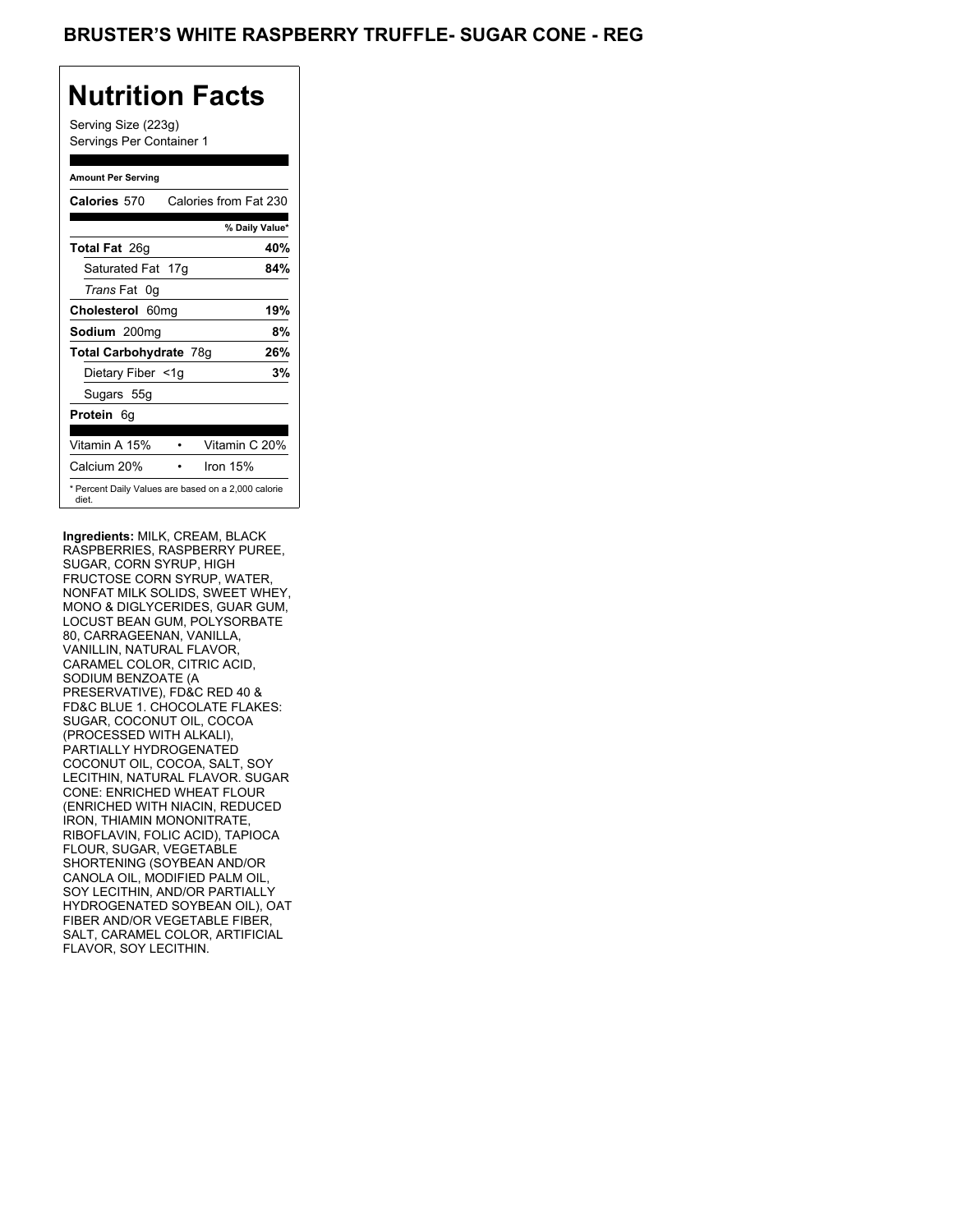## **BRUSTER'S WHITE RASPBERRY TRUFFLE- SUGAR CONE - LG**

# **Nutrition Facts**

Serving Size (293g) Servings Per Container 1

#### **Amount Per Serving**

| Calories 740                                                 | Calories from Fat 310 |                |
|--------------------------------------------------------------|-----------------------|----------------|
|                                                              |                       | % Daily Value* |
| <b>Total Fat 34g</b>                                         |                       | 53%            |
| Saturated Fat 22g                                            |                       | 112%           |
| <i>Trans</i> Fat 0q                                          |                       |                |
| Cholesterol 75mg                                             |                       | 26%            |
| Sodium 260mg                                                 |                       | 11%            |
| Total Carbohydrate 100g                                      |                       | 33%            |
| Dietary Fiber 1g                                             |                       | 5%             |
| Sugars 72g                                                   |                       |                |
| <b>Protein 8g</b>                                            |                       |                |
| Vitamin A 20%                                                | Vitamin C 25%         |                |
| Calcium 25%                                                  | Iron $15%$            |                |
| * Percent Daily Values are based on a 2,000 calorie<br>diet. |                       |                |

**Ingredients:** MILK, CREAM, BLACK RASPBERRIES, RASPBERRY PUREE, SUGAR, CORN SYRUP, HIGH FRUCTOSE CORN SYRUP, WATER, NONFAT MILK SOLIDS, SWEET WHEY, MONO & DIGLYCERIDES, GUAR GUM, LOCUST BEAN GUM, POLYSORBATE 80, CARRAGEENAN, VANILLA, VANILLIN, NATURAL FLAVOR, CARAMEL COLOR, CITRIC ACID, SODIUM BENZOATE (A PRESERVATIVE), FD&C RED 40 & FD&C BLUE 1. CHOCOLATE FLAKES: SUGAR, COCONUT OIL, COCOA (PROCESSED WITH ALKALI), PARTIALLY HYDROGENATED COCONUT OIL, COCOA, SALT, SOY LECITHIN, NATURAL FLAVOR. SUGAR CONE: ENRICHED WHEAT FLOUR (ENRICHED WITH NIACIN, REDUCED IRON, THIAMIN MONONITRATE, RIBOFLAVIN, FOLIC ACID), TAPIOCA FLOUR, SUGAR, VEGETABLE SHORTENING (SOYBEAN AND/OR CANOLA OIL, MODIFIED PALM OIL, SOY LECITHIN, AND/OR PARTIALLY HYDROGENATED SOYBEAN OIL), OAT FIBER AND/OR VEGETABLE FIBER, SALT, CARAMEL COLOR, ARTIFICIAL FLAVOR, SOY LECITHIN.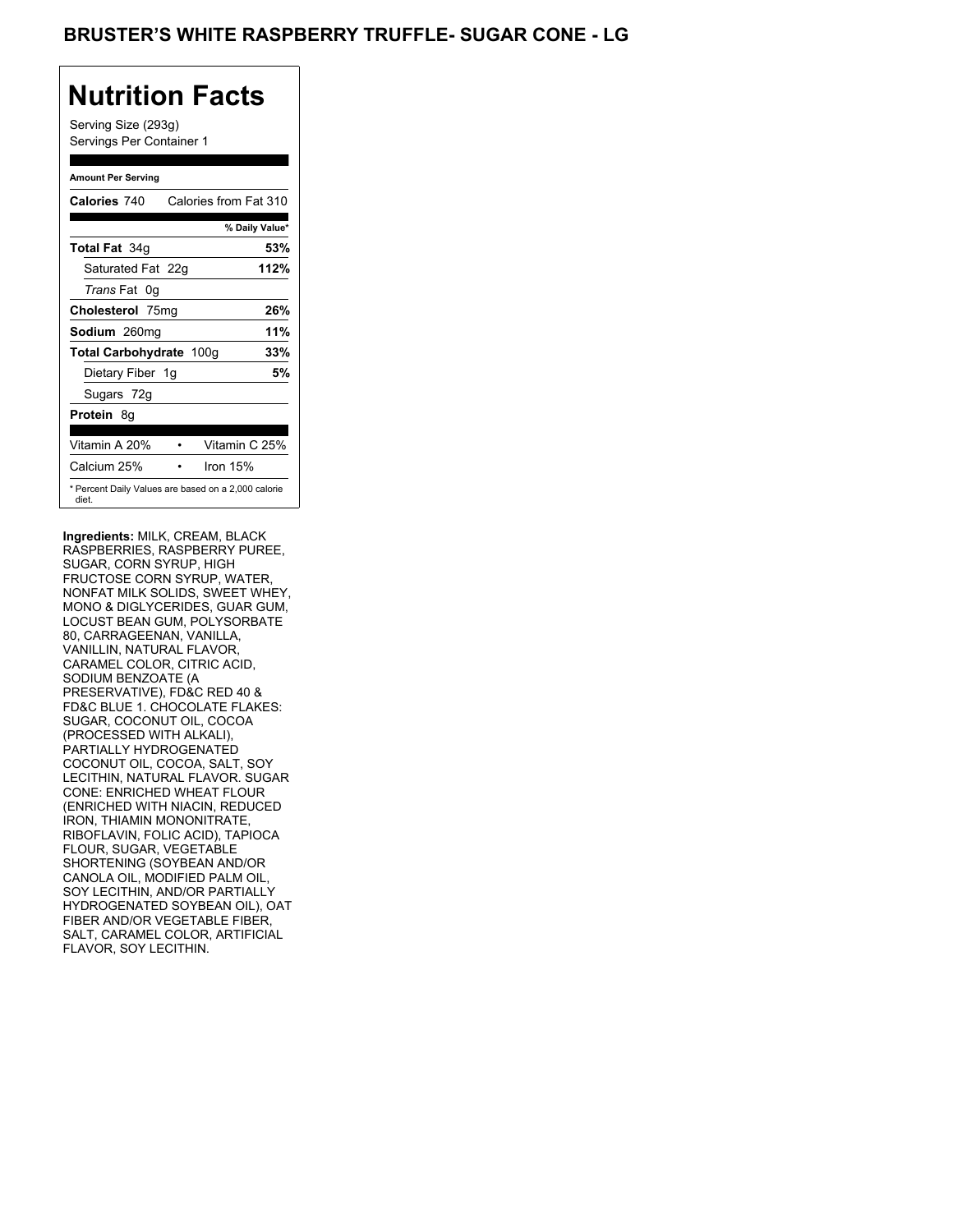## BRUSTER'S WHITE RASPBERRY TRUFFLE- CAKE CONE - SM

## **Nutrition Facts**

Serving Size (146g) Servings Per Container 1

#### **Amount Per Serving**

| Calories 370                                                 | Calories from Fat 160 |     |
|--------------------------------------------------------------|-----------------------|-----|
|                                                              | % Daily Value*        |     |
| <b>Total Fat</b> 17g                                         |                       | 26% |
| Saturated Fat 11g                                            |                       | 56% |
| <i>Trans</i> Fat 0q                                          |                       |     |
| Cholesterol 40mg                                             |                       | 13% |
| Sodium 130mg                                                 |                       | 5%  |
| Total Carbohydrate 49g                                       |                       | 16% |
| Dietary Fiber <1g                                            |                       | 2%  |
| Sugars 34g                                                   |                       |     |
| <b>Protein</b> 4q                                            |                       |     |
| Vitamin A 8%                                                 | Vitamin C 15%         |     |
| Calcium 10%                                                  | Iron $10\%$           |     |
| * Percent Daily Values are based on a 2,000 calorie<br>diet. |                       |     |

**Ingredients:** MILK, CREAM, BLACK RASPBERRIES, RASPBERRY PUREE, SUGAR, CORN SYRUP, HIGH FRUCTOSE CORN SYRUP, WATER, NONFAT MILK SOLIDS, SWEET WHEY, MONO & DIGLYCERIDES, GUAR GUM, LOCUST BEAN GUM, POLYSORBATE 80, CARRAGEENAN, VANILLA, VANILLIN, NATURAL FLAVOR, CARAMEL COLOR, CITRIC ACID, SODIUM BENZOATE (A PRESERVATIVE), FD&C RED 40 & FD&C BLUE 1. CHOCOLATE FLAKES: SUGAR, COCONUT OIL, COCOA (PROCESSED WITH ALKALI), PARTIALLY HYDROGENATED COCONUT OIL, COCOA, SALT, SOY LECITHIN, NATURAL FLAVOR. CAKE CONE: ENRICHED WHEAT FLOUR (ENRICHED WITH NIACIN, REDUCED IRON, THIAMIN MONONITRATE, RIBOFLAVIN, FOLIC ACID), TAPIOCA FLOUR, SUGAR, VEGETABLE OIL SHORTENING (SOYBEAN AND/OR CANOLA OIL, MODIFIED PALM OIL, SOY LECITHIN, AND/OR PARTIALLY HYDROGENATED SOYBEAN OIL), LEAVENING (SODIUM BICARBONATE, AMMONIUM BICARBONATE), SALT, NATURAL FLAVOR, ANNATTO (VEGETABLE COLOR).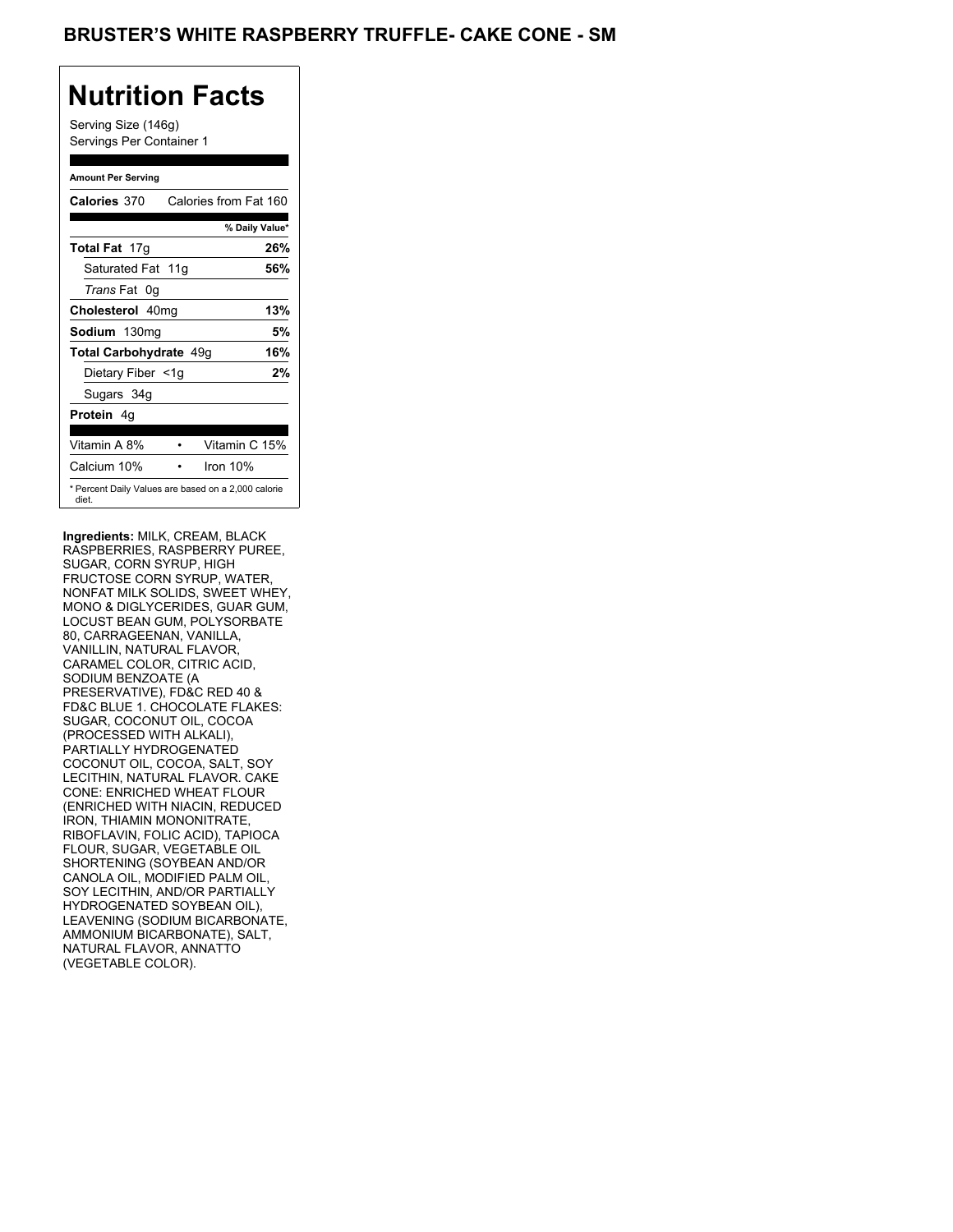## **BRUSTER'S WHITE RASPBERRY TRUFFLE- CAKE CONE - REG**

# **Nutrition Facts**

Serving Size (216g) Servings Per Container 1

#### **Amount Per Serving**

| Calories 540                                                 | Calories from Fat 230 |                |
|--------------------------------------------------------------|-----------------------|----------------|
|                                                              |                       | % Daily Value* |
| <b>Total Fat</b> 26g                                         |                       | 40%            |
| Saturated Fat 17g                                            |                       | 84%            |
| <i>Trans</i> Fat 0q                                          |                       |                |
| Cholesterol 60mg                                             |                       | 19%            |
| Sodium 190mg                                                 |                       | 8%             |
| Total Carbohydrate 71g                                       |                       | 24%            |
| Dietary Fiber <1g                                            |                       | 3%             |
| Sugars 52g                                                   |                       |                |
| <b>Protein</b> 6q                                            |                       |                |
| Vitamin A 15%                                                | Vitamin C 20%         |                |
| Calcium 20%                                                  | Iron $15%$            |                |
| * Percent Daily Values are based on a 2,000 calorie<br>diet. |                       |                |

**Ingredients:** MILK, CREAM, BLACK RASPBERRIES, RASPBERRY PUREE, SUGAR, CORN SYRUP, HIGH FRUCTOSE CORN SYRUP, WATER, NONFAT MILK SOLIDS, SWEET WHEY, MONO & DIGLYCERIDES, GUAR GUM, LOCUST BEAN GUM, POLYSORBATE 80, CARRAGEENAN, VANILLA, VANILLIN, NATURAL FLAVOR, CARAMEL COLOR, CITRIC ACID, SODIUM BENZOATE (A PRESERVATIVE), FD&C RED 40 & FD&C BLUE 1. CHOCOLATE FLAKES: SUGAR, COCONUT OIL, COCOA (PROCESSED WITH ALKALI), PARTIALLY HYDROGENATED COCONUT OIL, COCOA, SALT, SOY LECITHIN, NATURAL FLAVOR. CAKE CONE: ENRICHED WHEAT FLOUR (ENRICHED WITH NIACIN, REDUCED IRON, THIAMIN MONONITRATE, RIBOFLAVIN, FOLIC ACID), TAPIOCA FLOUR, SUGAR, VEGETABLE OIL SHORTENING (SOYBEAN AND/OR CANOLA OIL, MODIFIED PALM OIL, SOY LECITHIN, AND/OR PARTIALLY HYDROGENATED SOYBEAN OIL), LEAVENING (SODIUM BICARBONATE, AMMONIUM BICARBONATE), SALT, NATURAL FLAVOR, ANNATTO (VEGETABLE COLOR).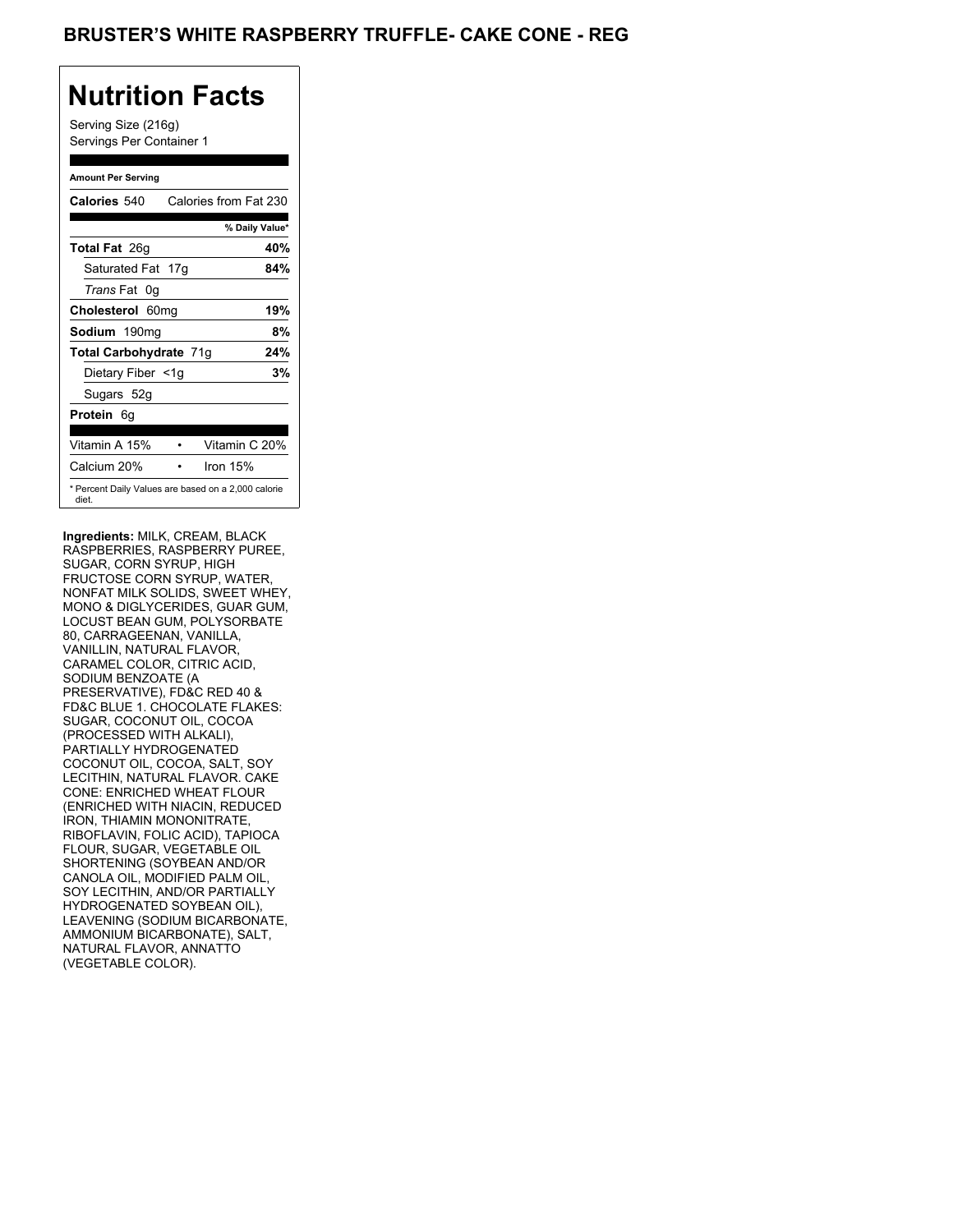## **BRUSTER'S WHITE RASPBERRY TRUFFLE- CAKE CONE - LG**

# **Nutrition Facts**

Serving Size (286g) Servings Per Container 1

#### **Amount Per Serving**

| Calories 710                                                 | Calories from Fat 310 |      |
|--------------------------------------------------------------|-----------------------|------|
|                                                              | % Daily Value*        |      |
| <b>Total Fat 34g</b>                                         |                       | 53%  |
| Saturated Fat 22g                                            |                       | 112% |
| Trans Fat 0q                                                 |                       |      |
| Cholesterol 75mg                                             |                       | 26%  |
| Sodium 250mg                                                 |                       | 10%  |
| Total Carbohydrate 93g                                       |                       | 31%  |
| Dietary Fiber 1g                                             |                       | 5%   |
| Sugars 69g                                                   |                       |      |
| <b>Protein</b> 8q                                            |                       |      |
| Vitamin A 20%                                                | Vitamin C 25%         |      |
| Calcium 25%                                                  | Iron 15%              |      |
| * Percent Daily Values are based on a 2,000 calorie<br>diet. |                       |      |

**Ingredients:** MILK, CREAM, BLACK RASPBERRIES, RASPBERRY PUREE, SUGAR, CORN SYRUP, HIGH FRUCTOSE CORN SYRUP, WATER, NONFAT MILK SOLIDS, SWEET WHEY, MONO & DIGLYCERIDES, GUAR GUM, LOCUST BEAN GUM, POLYSORBATE 80, CARRAGEENAN, VANILLA, VANILLIN, NATURAL FLAVOR, CARAMEL COLOR, CITRIC ACID, SODIUM BENZOATE (A PRESERVATIVE), FD&C RED 40 & FD&C BLUE 1. CHOCOLATE FLAKES: SUGAR, COCONUT OIL, COCOA (PROCESSED WITH ALKALI), PARTIALLY HYDROGENATED COCONUT OIL, COCOA, SALT, SOY LECITHIN, NATURAL FLAVOR. CAKE CONE: ENRICHED WHEAT FLOUR (ENRICHED WITH NIACIN, REDUCED IRON, THIAMIN MONONITRATE, RIBOFLAVIN, FOLIC ACID), TAPIOCA FLOUR, SUGAR, VEGETABLE OIL SHORTENING (SOYBEAN AND/OR CANOLA OIL, MODIFIED PALM OIL, SOY LECITHIN, AND/OR PARTIALLY HYDROGENATED SOYBEAN OIL), LEAVENING (SODIUM BICARBONATE, AMMONIUM BICARBONATE), SALT, NATURAL FLAVOR, ANNATTO (VEGETABLE COLOR).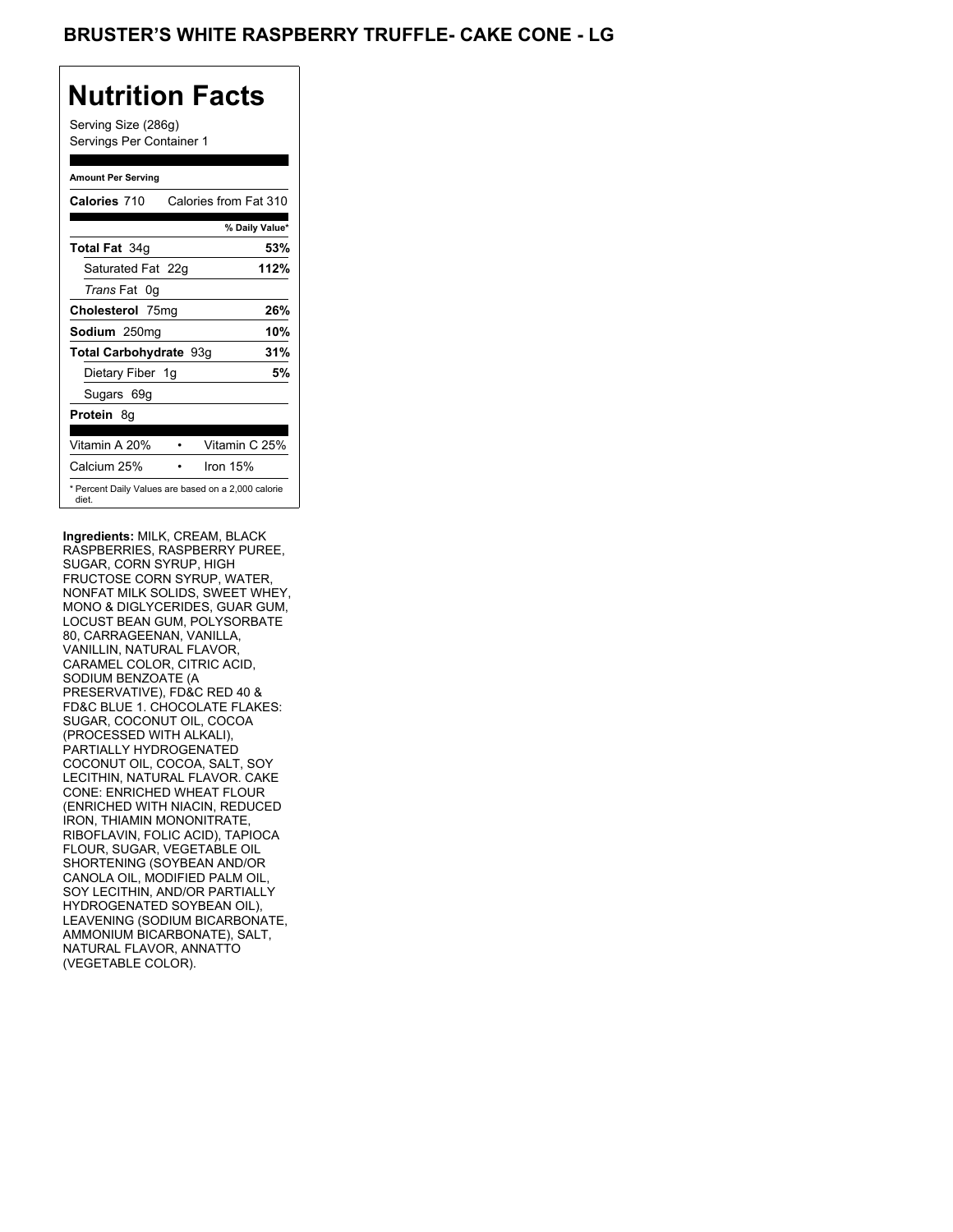## BRUSTER'S WHITE RASPBERRY TRUFFLE- WAFFLE CONE - SM

## **Nutrition Facts**

Serving Size (170g) Servings Per Container 1

#### **Amount Per Serving**

| Calories 470                                                 | Calories from Fat 180 |     |
|--------------------------------------------------------------|-----------------------|-----|
|                                                              | % Daily Value*        |     |
| <b>Total Fat 20g</b>                                         |                       | 31% |
| Saturated Fat 12g                                            |                       | 60% |
| <i>Trans</i> Fat 0q                                          |                       |     |
| Cholesterol 45mg                                             |                       | 15% |
| Sodium 120mg                                                 |                       | 5%  |
| Total Carbohydrate 67g                                       |                       | 22% |
| Dietary Fiber <1g                                            |                       | 2%  |
| Sugars 45g                                                   |                       |     |
| <b>Protein</b> 5g                                            |                       |     |
| Vitamin A 8%                                                 | Vitamin C 15%         |     |
| Calcium 10%                                                  | Iron 10%              |     |
| * Percent Daily Values are based on a 2,000 calorie<br>diet. |                       |     |

**Ingredients:** MILK, CREAM, BLACK RASPBERRIES, RASPBERRY PUREE, SUGAR, CORN SYRUP, HIGH FRUCTOSE CORN SYRUP, WATER, NONFAT MILK SOLIDS, SWEET WHEY, MONO & DIGLYCERIDES, GUAR GUM, LOCUST BEAN GUM, POLYSORBATE 80, CARRAGEENAN, VANILLA, VANILLIN, NATURAL FLAVOR, CARAMEL COLOR, CITRIC ACID, SODIUM BENZOATE (A PRESERVATIVE), FD&C RED 40 & FD&C BLUE 1. CHOCOLATE FLAKES: SUGAR, COCONUT OIL, COCOA (PROCESSED WITH ALKALI), PARTIALLY HYDROGENATED COCONUT OIL, COCOA, SALT, SOY LECITHIN, NATURAL FLAVOR. WAFFLE CONE: ENRICHED BLEACHED WHEAT FLOUR (ENRICHED WITH NIACIN, REDUCED IRON, THIAMIN MONONITRATE, RIBOFLAVIN, FOLIC ACID), SUGAR, VEGETABLE SHORTENING (PARTIALLY HYDROGENATED SOYBEAN AND COTTONSEED OILS), WHOLE EGG, ARTIFICIAL FLAVOR (INCLUDING MALTODEXTRIN, MODIFIED CORNSTARCH, BUTTER, BUTTERMILK), DEXTROSE, SOY LECITHIN, ARTIFICIAL VANILLA FLAVOR.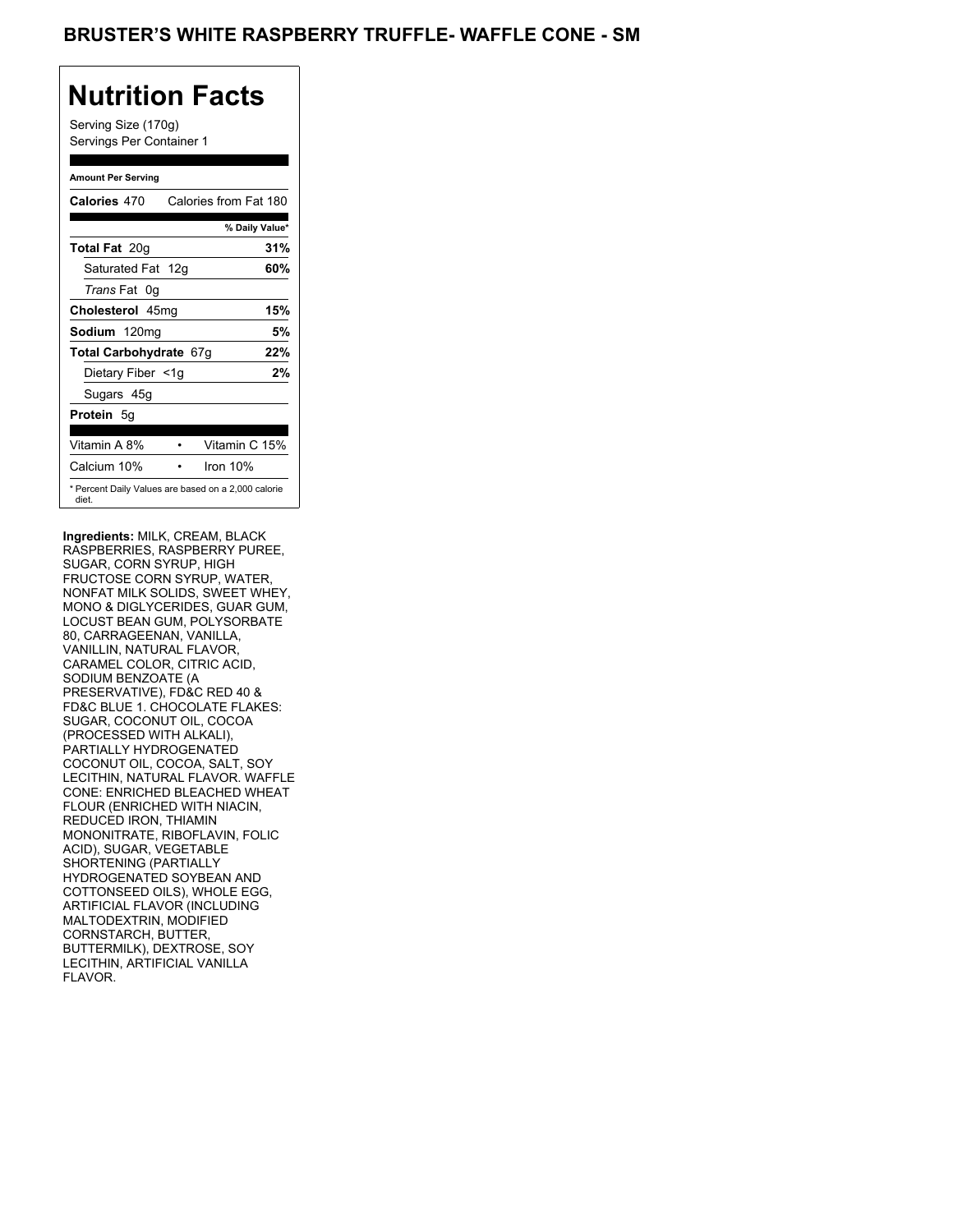## BRUSTER'S WHITE RASPBERRY TRUFFLE- WAFFLE CONE - REG

# Nutrition Facts

Serving Size (240g) Servings Per Container 1

#### Amount Per Serving

| Calories 640                                                 | Calories from Fat 260 |     |
|--------------------------------------------------------------|-----------------------|-----|
|                                                              | % Daily Value*        |     |
| Total Fat 29g                                                |                       | 44% |
| Saturated Fat 18g                                            |                       | 88% |
| Trans Fat 0q                                                 |                       |     |
| Cholesterol 65mg                                             |                       | 22% |
| Sodium 180mg                                                 |                       | 8%  |
| Total Carbohydrate 89g                                       |                       | 30% |
| Dietary Fiber <1g                                            |                       | 3%  |
| Sugars 62g                                                   |                       |     |
| Protein 7q                                                   |                       |     |
| Vitamin A 15%                                                | Vitamin C 20%         |     |
| Calcium 20%                                                  | Iron $15%$            |     |
| * Percent Daily Values are based on a 2,000 calorie<br>diet. |                       |     |

Ingredients: MILK, CREAM, BLACK RASPBERRIES, RASPBERRY PUREE, SUGAR, CORN SYRUP, HIGH FRUCTOSE CORN SYRUP, WATER, NONFAT MILK SOLIDS, SWEET WHEY, MONO & DIGLYCERIDES, GUAR GUM, LOCUST BEAN GUM, POLYSORBATE 80, CARRAGEENAN, VANILLA, VANILLIN, NATURAL FLAVOR, CARAMEL COLOR, CITRIC ACID, SODIUM BENZOATE (A PRESERVATIVE), FD&C RED 40 & FD&C BLUE 1. CHOCOLATE FLAKES: SUGAR, COCONUT OIL, COCOA (PROCESSED WITH ALKALI), PARTIALLY HYDROGENATED COCONUT OIL, COCOA, SALT, SOY LECITHIN, NATURAL FLAVOR. WAFFLE CONE: ENRICHED BLEACHED WHEAT FLOUR (ENRICHED WITH NIACIN, REDUCED IRON, THIAMIN MONONITRATE, RIBOFLAVIN, FOLIC ACID), SUGAR, VEGETABLE SHORTENING (PARTIALLY HYDROGENATED SOYBEAN AND COTTONSEED OILS), WHOLE EGG, ARTIFICIAL FLAVOR (INCLUDING MALTODEXTRIN, MODIFIED CORNSTARCH, BUTTER, BUTTERMILK), DEXTROSE, SOY LECITHIN, ARTIFICIAL VANILLA FLAVOR.